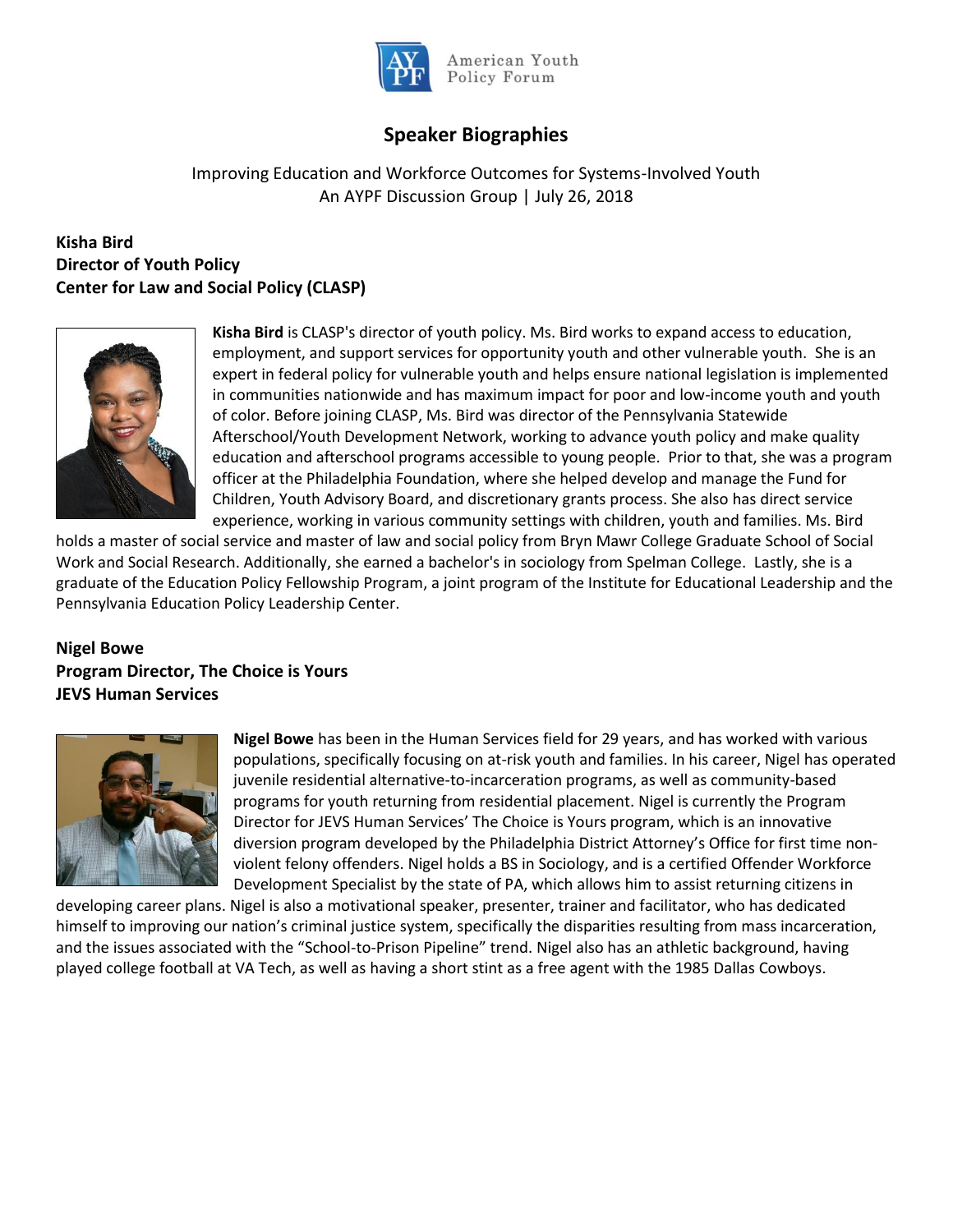#### **Simon Gonsoulin, M.Ed. Project Director National Evaluation and Technical Assistantce Center for the Education of Children and Youth Who Are Neglected, Delinquent, or At-Risk (NDTAC)**



**Simon Gonsoulin, M.Ed.,** is a principal researcher for Human Services and Public Health Program for the American Institutes for Research where he serves as the Project Director for the National Technical Assistance Center for the Education of Children and Youth Who Are Neglected or Delinquent (NDTAC/ED). He is the co-lead for the Children of Incarcerated Parents task of the Interagency Working Group on Youth Programs (IWGYP/HHS). Most recently serves as the codirector of the Defending Childhood State Policy Initiative Strategic Planning Process funded by the Office of Juvenile Justice and Delinquency Prevention. (OJJDP). Additionally, Mr. Gonsoulin performed as a juvenile justice specialist providing technical assistance on the Center for Coordinated Assistance to States (CCAS)(OJJDP) to SAGs and state and community juvenile justice

agencies and facilities in emergency preparedness for juvenile residential facilities. Mr. Gonsoulin has acted as the juvenile justice resource specialist for System of Care sites for over 45 projects across the country while serving on the Technical Assistance Partnership (TAP) and the Healthy Transitions Initiative (HTI) (SAMHSA).

Prior to joining AIR, Mr. Gonsoulin was appointed to the Governor's Cabinet in Louisiana as the Deputy Secretary of the Office of Youth Development where he led the state's juvenile justice reform efforts for four years. Mr. Gonsoulin served as a voting member and policy maker for the Louisiana Children's Cabinet whose membership was made of heads of all children and youth serving agencies working closely and collaboratively with primarily child welfare, substance abuse, education, public health and mental health. He also served as the State Director of Education for the Office of Youth Development prior to the gubernatorial appointment. As director he oversaw the state-wide educational programs for youth in secure care and community based placements, including IDEA and TIPD serves. Prior to working with the Office of Youth Development, Mr. Gonsoulin was the Director of Special Education Services in the West Baton Rouge Parish School System. Mr. Gonsoulin holds a Master's of Education in Administration and Supervision and a Bachelor's Degree in Elementary Grades and Special Education from Louisiana State University.

#### **Isaac Hammond-Paul Deputy Director DC ReEngagement Center**



**Isaac Hammond-Paul** is the Deputy Director at the DC ReEngagement Center. He manages new and existing partnerships with community partners and District agencies, carries a caseload of young people, and oversees data collection and evaluation. He grew up in New York and attended the University of Chicago for both his undergraduate degree and Master of Public Policy. While studying criminal justice policy in graduate school, he worked at CeaseFire, a Chicago-based organization that aims to reduce gun violence by mediating street level conflicts. Upon graduation, Isaac worked as a high school teacher at the Cook County Jail's Day Reporting Center, an intensive supervision program that offers substance abuse treatment services, cognitive behavioral therapy, and education for non-violent offenders. From there, he moved to work at a Chicago based child welfare agency, where he worked on program

development for a violence prevention program. When Isaac relocated to the District in 2013, he worked for the Department of Youth Rehabilitation Services (the deep end juvenile justice system in Washington, DC) in the Office of Education and Workforce Development.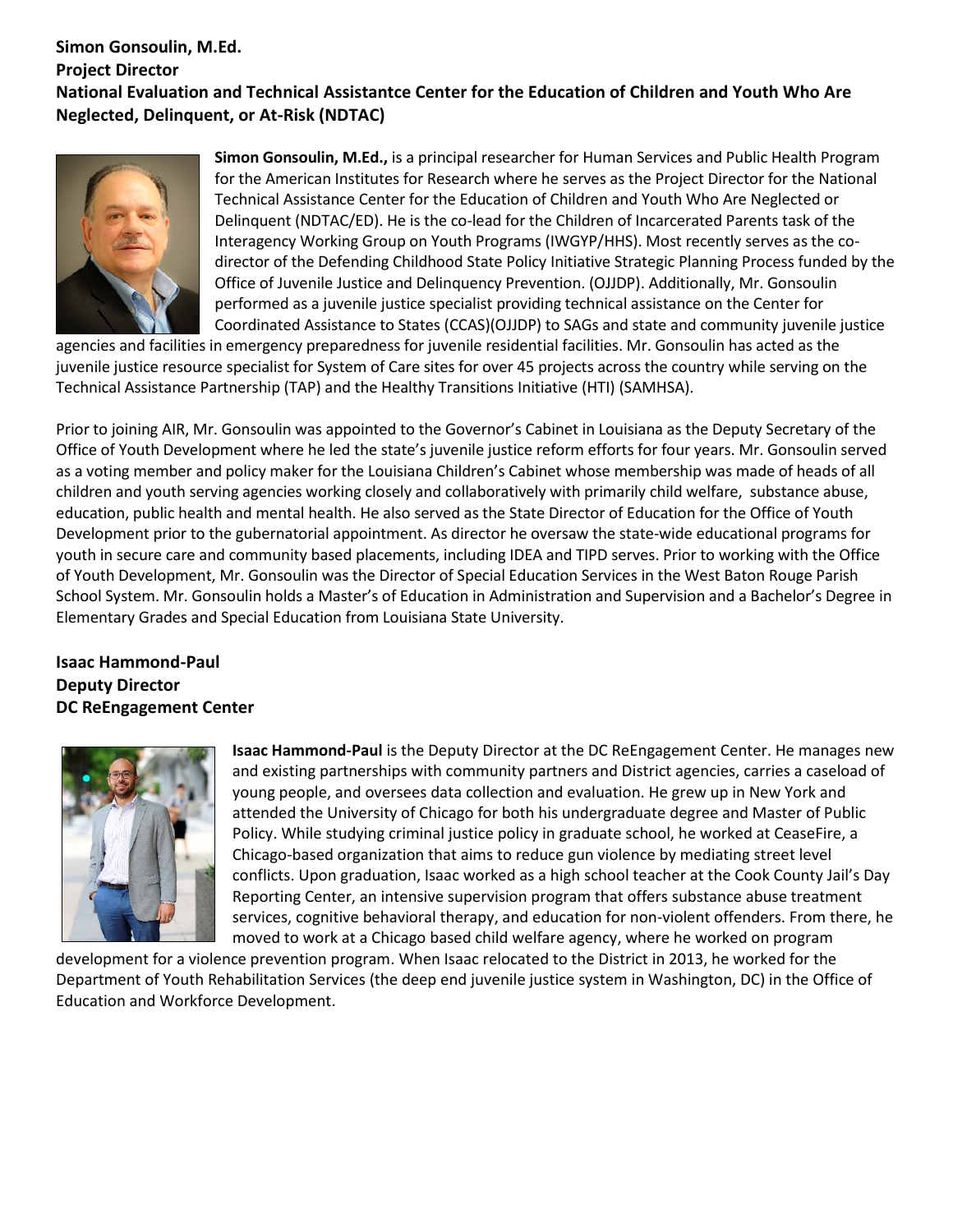#### **Kat Keenan Deputy Director Foster Forward, Works Wonders Program**



**Kat Keenan** is an experienced non-profit administrator and innovative program developer with a policy background. Ms. Keenan began her career in child welfare working at the Massachusetts Society for the Prevention of Cruelty to Children supporting program development and financing. She then transitioned to policy work for five years at Rhode Island KIDS COUNT, a child data and policy organization. There she helped to research, write and guide policy and practice as it related to income support programs and child welfare in Rhode Island. In 2008 Ms. Keenan became the Policy Director at Foster Forward, a dynamic and leading non-profit organization in Rhode Island. In 2009 she became the Deputy Director of Foster Forward, where she is still currently employed. In this capacity, Ms. Keenan authors and

directs state and federal grants that utilize best practice research to transform programs and systems to better serve clients. Ms. Keenan leads efforts to utilize data and practice lessons from youth serving programs to inform and help hardwire evidence-informed practices into the system of care in Rhode Island and to transform Foster Forward into a results-based organization.

Ms. Keenan has facilitated the implementation, scale up and sustainability of a national model that increases foster youth financial capability and was the architect of a \$2 million federal demonstration project – one of only four in the country – titled Works Wonders. Ms. Keenan continues to oversee the scale-up and replication of the Works Wonders Program in Rhode Island and other jurisdictions. Ms. Keenan has also been appointed to and chaired numerous statewide advisory committees and is seen as a leading expert for her work in piloting programs that implement a youth participatory process, including Foster Forward's new Rapid Rehousing Program for homeless former foster youth – the first of its kind in Rhode Island. Ms. Keenan serves as subject matter expert for the Capacity Building Center for the States and assists on projects that advance youth development, as well as serves as an Adjunct Faculty member at the Rhode Island College School of Social Work. In 2017, Ms. Keenan was invited to present at a Joint Congressional Caucus on Foster Youth in Washington, DC. Ms. Keenan holds a Masters in Policy and Planning from Tufts University and a Bachelor's Degree in History from the College of the Holy Cross.

## **Susan Punnett Executive Director DC Family & Youth Initiative**



**Susan Punnett** is Executive Director of Family & Youth Initiative, a DC area non-profit that helps teens in foster care make lasting connections with caring adults. Prior to founding Family and Youth Initiative, she served for five years as Director of the Kidsave Weekend Miracles DC program, piloting a new approach to helping older children in foster care find adoptive families with funding from the U.S. Department of Health and Human Services.

Susan has twenty years' experience in child welfare. She previously worked as an independent consultant, assisting public and private social service agencies with projects in program design,

development, and contracting. She has worked for DC Child and Family Services Agency, last serving as Administrator for Resource Development, where her responsibilities included foster and adoptive parent recruitment and support, contract monitoring, foster home licensing, and new program development. Susan is a graduate of Yale University and holds a Master of Public Management degree from the University of Maryland.